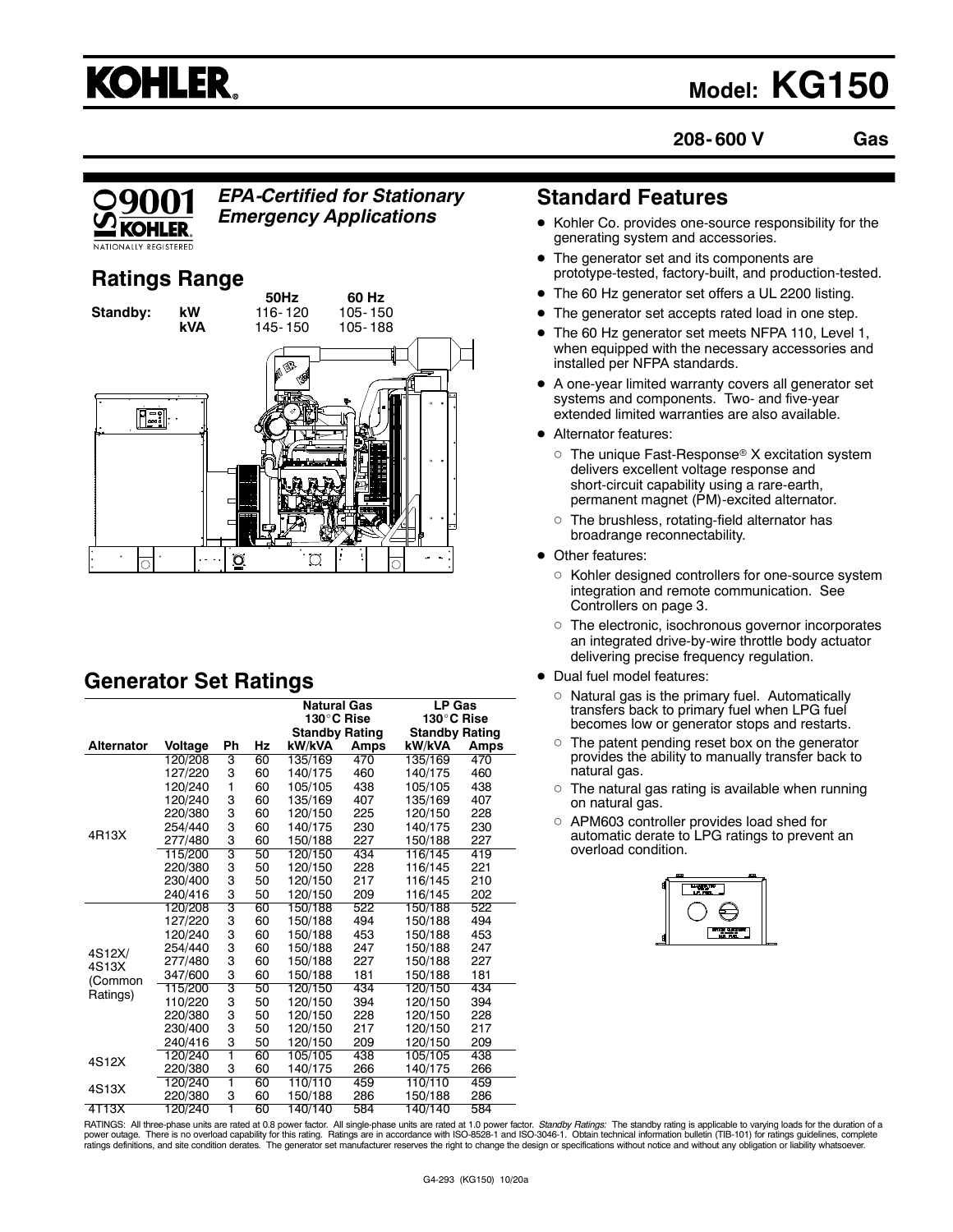#### **Alternator Specifications**

| <b>Specifications</b>      |                                          | <b>Alternator</b>            |  |
|----------------------------|------------------------------------------|------------------------------|--|
| Manufacturer               |                                          | Kohler                       |  |
| Type                       |                                          | 4-Pole, Rotating-Field       |  |
| Exciter type               |                                          | <b>Brushless, Rare-Earth</b> |  |
|                            |                                          | Permanent Magnet             |  |
| Leads: quantity, type      |                                          |                              |  |
| 4RX. 4SX                   |                                          | 12, Reconnectable            |  |
| 4TX                        |                                          | 4, 120/240 V                 |  |
| Voltage regulator          |                                          | Solid State, Volts/Hz        |  |
| Insulation:                |                                          | <b>NEMA MG1</b>              |  |
| Material                   |                                          | Class H                      |  |
| Temperature rise           |                                          | 130°C, Standby               |  |
| Bearing: quantity, type    |                                          | 1, Sealed                    |  |
| Coupling                   |                                          | Flexible Disc                |  |
| Amortisseur windings       |                                          | Full                         |  |
|                            | Voltage regulation, no-load to full-load | <b>Controller Dependent</b>  |  |
| One-step load acceptance   |                                          | 100% of Rating               |  |
| Unbalanced load capability |                                          | 100% of Rated Standby        |  |
|                            |                                          | Current                      |  |
| Peak motor starting kVA:   |                                          | (35% dip for voltages be     |  |
| 480 V                      | 4R13X (12 lead)                          | 540 (60 Hz)                  |  |
|                            |                                          |                              |  |

480 V 4S12X (12 lead) 480 (60 Hz)<br>480 V 4S13X (12 lead) 570 (60 Hz) 480 V 4S13X (12 lead) 570 (60 Hz)<br>240 V 4T13X (4 lead) 440 (60 Hz)  $4T13X (4 lead)$ 

**Engine**

# s below)

- NEMA MG1, IEEE, and ANSI standards compliance for temperature rise and motor starting.
- Sustained short-circuit current of up to 300% of the rated current for up to 10 seconds.
- Sustained short-circuit current enabling downstream circuit breakers to trip without collapsing the alternator field.
- Self-ventilated and dripproof construction.
- Windings are vacuum-impregnated with epoxy varnish for dependability and long life.
- Superior voltage waveform from a two-thirds pitch stator and skewed rotor.

#### **Application Data**

#### **Engine Electrical**

| <b>Engine Specifications</b>               | 60Hz                      | 50Hz                            |
|--------------------------------------------|---------------------------|---------------------------------|
| Manufacturer                               | Kohler                    |                                 |
| Engine: model, type                        | KG10V08T-6CGS (NG)        |                                 |
|                                            |                           | 10.3L,4-Cycle, Turbocharged     |
|                                            | KG10V08T-6DGS (LPG)       |                                 |
|                                            |                           | 10.3 L, 4-Cycle,                |
|                                            |                           | Turbocharged and                |
|                                            |                           | Aftercooled                     |
| Cylinder arrangement                       |                           | $V-8$                           |
| Displacement, L (cu. in.)                  |                           | 10.3 (632)                      |
| Bore and stroke, mm (in.)                  |                           | 116.8 x 120.6 (4.6 x 4.7)       |
| Compression ratio                          | 9.3:1                     |                                 |
| Piston speed, m/min. (ft./min.)            | 434.3 (1425)              |                                 |
| Main bearings: quantity, type              | 5, Tri-Metal              |                                 |
| Rated rpm                                  | 1800                      | 1500                            |
| Max. power at rated rpm (NG), kW (HP)      |                           |                                 |
| NG:                                        | 178 (239)                 | 142 (190)                       |
| Dual fuel:                                 | 245 (329)                 | 196 (263)                       |
| Max. power at rated rpm (LPG), kW (HP)     |                           |                                 |
| Dual fuel:                                 |                           | 195 (262) 156 (209)             |
| Cylinder head material                     |                           | Cast Iron                       |
| Piston type and material                   |                           | NG: Dished Top Cast<br>Aluminum |
|                                            |                           | LPG: Dished Top Forged          |
|                                            |                           | Aluminum                        |
| Crankshaft material                        |                           | <b>Forged Steel</b>             |
| Valve (exhaust) material                   |                           | Inconel                         |
| Governor type                              |                           |                                 |
| Frequency regulation, no-load to full-load | Electronic<br>Isochronous |                                 |
| Frequency regulation, steady state         | ±0.75%                    |                                 |
| Frequency                                  |                           | Fixed                           |
|                                            |                           |                                 |
| Air cleaner type, all models               |                           | Dry                             |

| <b>Engine Electrical System</b>                     | 60Hz      | 50Hz |  |
|-----------------------------------------------------|-----------|------|--|
| Ignition system                                     | Coil Pack |      |  |
| Battery charging alternator:                        |           |      |  |
| Ground (negative/positive)                          | Negative  |      |  |
| Volts (DC)                                          |           | 12   |  |
| Ampere rating                                       |           | 130  |  |
| Starter motor rated voltage (DC)                    | 12        |      |  |
| Battery, recommended cold cranking<br>amps (CCA):   |           |      |  |
| Qty., rating for - 18 $^{\circ}$ C (0 $^{\circ}$ F) | one, 925  |      |  |
| Battery voltage (DC)                                |           | 12   |  |
|                                                     |           |      |  |

#### **Fuel**

| <b>Fuel System</b>                                           | 60Hz                    | 50Hz          |
|--------------------------------------------------------------|-------------------------|---------------|
| Fuel type                                                    | Natural Gas, LP Gas, or |               |
|                                                              | Dual Fuel               |               |
| Fuel supply line inlet                                       | 1.5 NPT                 |               |
| Natural gas, LPG, and Dual fuel supply                       |                         |               |
| pressure, kPa (in. H <sub>2</sub> O)                         | $1.74 - 2.74(7 - 11)$   |               |
| <b>Fuel Composition Limits *</b>                             | Nat. Gas                | <b>LP Gas</b> |
| Methane, % by volume                                         | 90 min.                 |               |
| Ethane, % by volume                                          | 4.0 max.                |               |
| Propane, % by volume                                         | $1.0$ max.              | 85 min.       |
| Propene, % by volume                                         | $0.1$ max.              | 5.0 max.      |
| $C_4$ and higher, % by volume                                | $0.3$ max.              | 2.5 max.      |
| Sulfur, ppm mass                                             | 25 max.                 |               |
| Lower heating value,<br>$MJ/m3$ (Btu/ft <sup>3</sup> ), min. | 33.2 (890)              | 84.2 (2260)   |

\* Fuels with other compositions may be acceptable. If your fuel is outside the listed specifications, contact your local distributor for further analysis and advice.

#### **Exhaust**

| <b>Exhaust System</b>                                                         | 60Hz                                                 | 50Hz       |
|-------------------------------------------------------------------------------|------------------------------------------------------|------------|
| Exhaust manifold type                                                         |                                                      | Drv        |
| Exhaust flow at rated kW, m <sup>3</sup> /min. (cfm)                          | 30.6 (1081)                                          | 23.6 (834) |
| Exhaust temperature at rated kW, dry<br>exhaust, $^{\circ}$ C ( $^{\circ}$ F) | 697 (1287)                                           | 662 (1224) |
| Maximum allowable back pressure,<br>kPa (in. Hg)                              | 19.8 (5.87)                                          |            |
| Exhaust outlet size at engine hookup,<br>$mm$ (in.)                           | <b>Flanged Outlet at Catalyst</b><br>see ADV drawing |            |
|                                                                               |                                                      |            |

G4-293 (KG150) 10/20a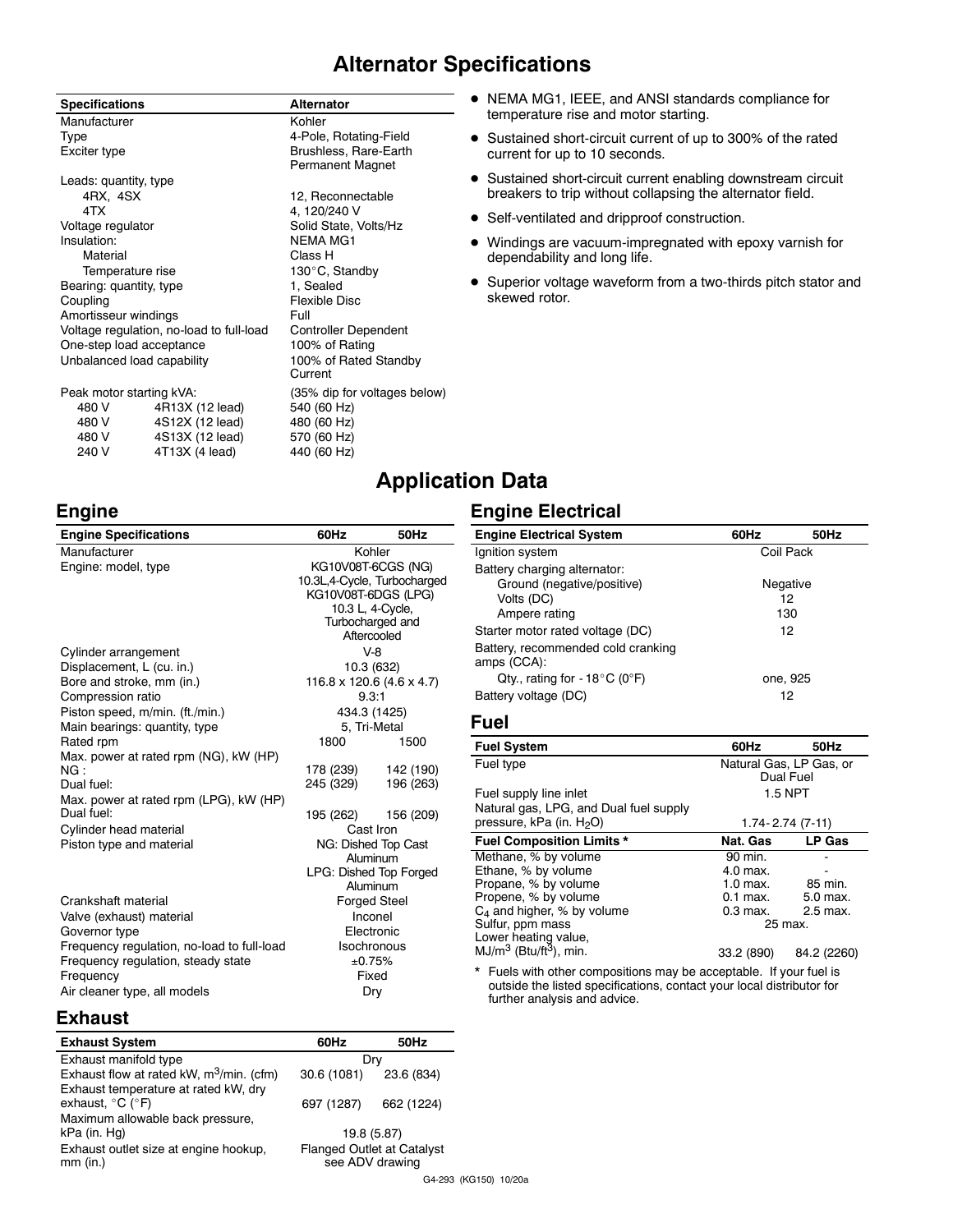#### **Application Data**

#### **Lubrication**

| <b>Lubricating System</b>                                         | 60Hz                 | 50Hz |
|-------------------------------------------------------------------|----------------------|------|
| Type                                                              | <b>Full Pressure</b> |      |
| Oil pan capacity, L (qt.) $\S$                                    | 11.3(12)             |      |
| Oil pan capacity with filter, L (qt.) $\S$<br>15.1(16)            |                      |      |
| 1. Cartridge<br>Oil filter: quantity, type $\S$                   |                      |      |
| Kohler recommends the use of Kohler Genuine oil and filters.<br>8 |                      |      |

#### **Cooling**

| <b>Radiator System</b>                                                                       | 60Hz                 | 50Hz        |
|----------------------------------------------------------------------------------------------|----------------------|-------------|
| Ambient temperature, °C (°F) *                                                               |                      | 50 (122)    |
| Engine jacket water capacity, L (gal.)                                                       |                      | 11(2.9)     |
| Radiator system capacity, including                                                          |                      |             |
| engine, L (gal.)                                                                             |                      | 34 (9)      |
| Engine jacket water flow, Lpm (gpm)                                                          | 219 (58)             | 182 (48)    |
| Heat rejected to cooling water at rated<br>kW, dry exhaust, kW (Btu/min.)                    | 99 (5630)            | 86 (4891)   |
| Heat rejected to engine oil at rated kW,                                                     |                      |             |
| dry exhaust, kW (Btu/min.)                                                                   | 18.3 (1041) 15 (853) |             |
| Water pump type                                                                              |                      | Centrifugal |
| Fan diameter, including blades, mm (in.)<br>Natural Gas                                      |                      | 750 (29.5)  |
| LP Gas or Dual Fuel                                                                          |                      | 850 (33.4)  |
| Fan, kWm (HP)                                                                                |                      |             |
| <b>Natural Gas</b>                                                                           | 9(12)                | 5(6.7)      |
| LP Gas or Dual Fuel                                                                          | 15 (20.1)            | 5(6.7)      |
| Max. restriction of cooling air, intake and<br>discharge side of radiator, kPa (in. $H_2O$ ) |                      | 0.125(0.5)  |
|                                                                                              |                      |             |

\* Enclosure with enclosed silencer reduces ambient temperature capability by  $5^{\circ}$ C (9°F).

#### **Operation Requirements**

| <b>Air Requirements</b>                                                     | 60Hz        | 50Hz        |
|-----------------------------------------------------------------------------|-------------|-------------|
| Radiator-cooled cooling air,                                                |             |             |
| $m^3$ /min. (scfm) $\uparrow$                                               | 269 (9500)  | 224 (7900)  |
| Combustion air, m <sup>3</sup> /min. (cfm)                                  | 12.74 (450) | 9.77 (345)  |
| Heat rejected to ambient air:                                               |             |             |
| Engine, kW (Btu/min.)                                                       | 45.8 (2604) | 31.3 (1780) |
| Alternator, kW (Btu/min.)                                                   | 15.7 (893)  | 13.4 (762)  |
| $\dagger$ Air density = 1.20 kg/m <sup>3</sup> (0.075 lbm/ft <sup>3</sup> ) |             |             |

| <b>Fuel Consumption #</b>                                                  | 60Hz                                          | 50Hz                   |
|----------------------------------------------------------------------------|-----------------------------------------------|------------------------|
| Natural Gas, m <sup>3</sup> /hr. (cfh) at % load<br><b>Standby Ratings</b> |                                               |                        |
| 100%                                                                       | 53.1 (1873.5)                                 | 40.7 (1436)            |
| 75%                                                                        | 41.9 (1480.5)                                 | 32.3 (1139)            |
| 50%                                                                        | 30.8 (1087.5)                                 | 23.8 (842)             |
| 25%                                                                        | 19.7 (694.5)                                  | 15.4 (545)             |
| $0\%$                                                                      | 8.5(301.5)                                    | 7.0 (247.8)            |
| LP Gas, $m^3/hr$ . (cfh) at % load                                         |                                               | <b>Standby Ratings</b> |
| 100%                                                                       | 23.5 (829)                                    | 18.9 (669)             |
| 75%                                                                        | 18.5 (654)                                    | 12.6 (443)             |
| 50%                                                                        | 13.6 (479)                                    | 9.3(327)               |
| 25%                                                                        | 8.6 (304)                                     | 6.8(239)               |
| 0%                                                                         | 3.7(129)                                      | 2.8(100)               |
|                                                                            | $M - 1 = 1 - 2 = 0 = M + 1/2$ (4.000 PL /0.3) |                        |

 $\ddot{\text{*}}$  Nominal fuel rating: Natural gas, 37 MJ/m<sup>3</sup> (1000 Btu/ft.<sup>3</sup>) LP vapor, 93 MJ/m3 (2500 Btu/ft.3)

LP vapor conversion factors:

8.58 ft. $3 = 1$  lb.

- $0.535 \text{ m}^3 = 1 \text{ kg}.$
- 36.39 ft. $3 = 1$  gal.

#### **Controllers**



#### **APM402 Controller**

Provides advanced control, system monitoring, and system diagnostics - for optimum performance and compatibility.

- Digital display and menu control provide easy local data access
- Measurements are selectable in metric or English units
- Remote communication thru a PC via network or serial configuration
- Controller supports Modbus<sup>®</sup> protocol
- $\bullet$  Integrated hybrid voltage regulator with  $\pm 0.5\%$  regulation
- Built-in alternator thermal overload protection
- NFPA 110 Level 1 capability

Refer to G6-161 for additional controller features and accessories.



#### **APM603 Controller**

Provides advanced control, system monitoring, and system diagnostics for optimum performance and compatibility.

- 7-inch graphic display with touch screen and menu control provides easy local data access
- Measurements are selectable in metric or English units
- Load management to connect and disconnect loads as required
- Controller supports Modbus<sup>®</sup> RTU, Modbus<sup>®</sup> TCP, SNMP and BACnet
- $\bullet$  Integrated voltage regulator with  $\pm 0.25\%$  regulation
- Built-in alternator thermal overload protection
- UL-listed overcurrent protective device
- NFPA 110 Level 1 capability

Refer to G6-162 for additional controller features and accessories.

Modbus<sup>®</sup> is a registered trademark of Schneider Electric.